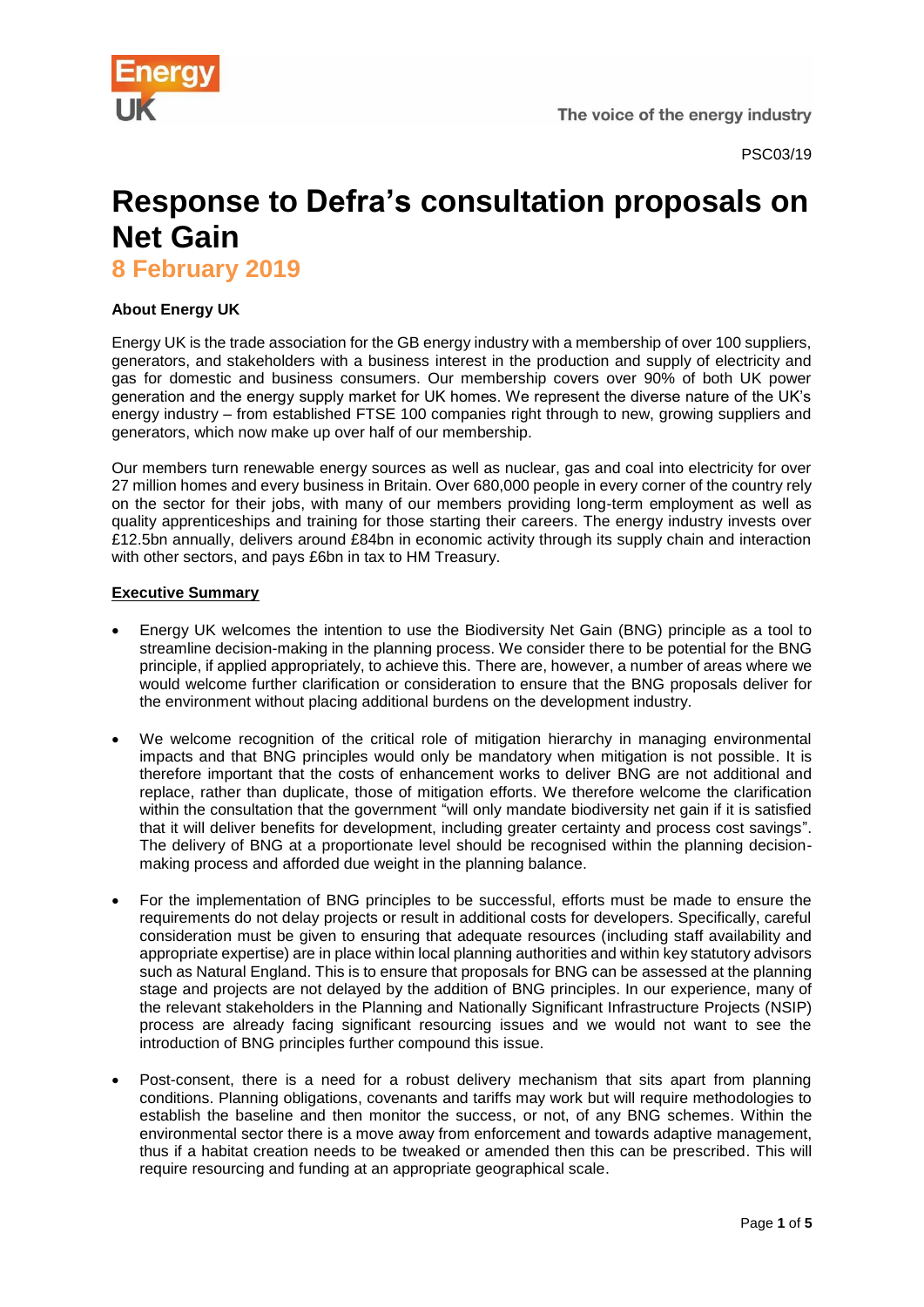

- As well as adequate resource, ensuring that appropriate expertise is available to key stakeholders, advisors and decision-makers will be critical to the successful implementation of these proposals. We would therefore welcome further information on proposed training and guidance and how this will be made available to ensure that stakeholders are informed and empowered to be able to provide clear, consistent and proportionate advice to support the decision-making process.
- Should future proposals for BNG be developed for the marine environment, we would ask that the offshore wind sector is closely involved in these discussions to allow us to share our experience of the challenges of delivering mitigation and enhancement works within the marine environment.
- In our view, there may be opportunities to better coordinate strategic research and environmental enhancement works through the establishment of a strategic funding pot delivered via the principle of BNG.
- Establishing meaningful initiatives within the marine environment will be challenging and will require careful consideration of scale, connectivity and species mobility will be required against an appropriate baseline. We would be pleased to provide further input as proposals progress.

## **Response to Consultation Questions**

## **Q1. Should biodiversity net gain be mandated for all housing, commercial and other development within the scope of the Town and County Planning Act?**

Energy UK strongly supports the development of opportunity maps to help developers identify where offsets can be carried out locally if it is mandatory that they do so. We also consider that guidance needs to be published to specify where liabilities for the delivery of net gain lie when a developer delivers this through an offset bank, or a third party.

Energy UK does not have any comment to make on mandating net gain for developments within the scope of the Town and Country Planning Act; however, as a general point of principle, we consider that net gain should not be made mandatory until offset maps and guidance on liabilities for third party offsetting are made available.

## **Q2. What other actions could government take to support the delivery of biodiversity net gain?**

We would like to highlight the need to follow the mitigation hierarchy, and only resort to the use of biodiversity offsetting when all other options for mitigation have been exhausted.

One of the key ways in which Government can support the delivery of BNG is by providing flexibility to, and empowering Local Authorities to take account of the fact that different types of developments in different areas affecting different habitats will need to be assessed on a case by case basis. This will allow the most appropriate solutions to be found to deliver net gain for developments, without being unnecessarily burdensome for small developments, but being robust enough to mitigate risks from larger developments, or those in particularly sensitive areas.

From our members' experience of managing Sites of Specific Scientific Interest (SSSIs) that they own adjacent to their power stations, we have seen the quality of monitoring conducted by Government agencies seriously affected by reductions in funding. An inability to monitor sites is likely to result in poor quality data (or even none at all), which would fundamentally undermine this framework. Furthermore, where landowners are monitoring their own sites, it is important that they are properly overseen to ensure that the data is correctly and consistently collected.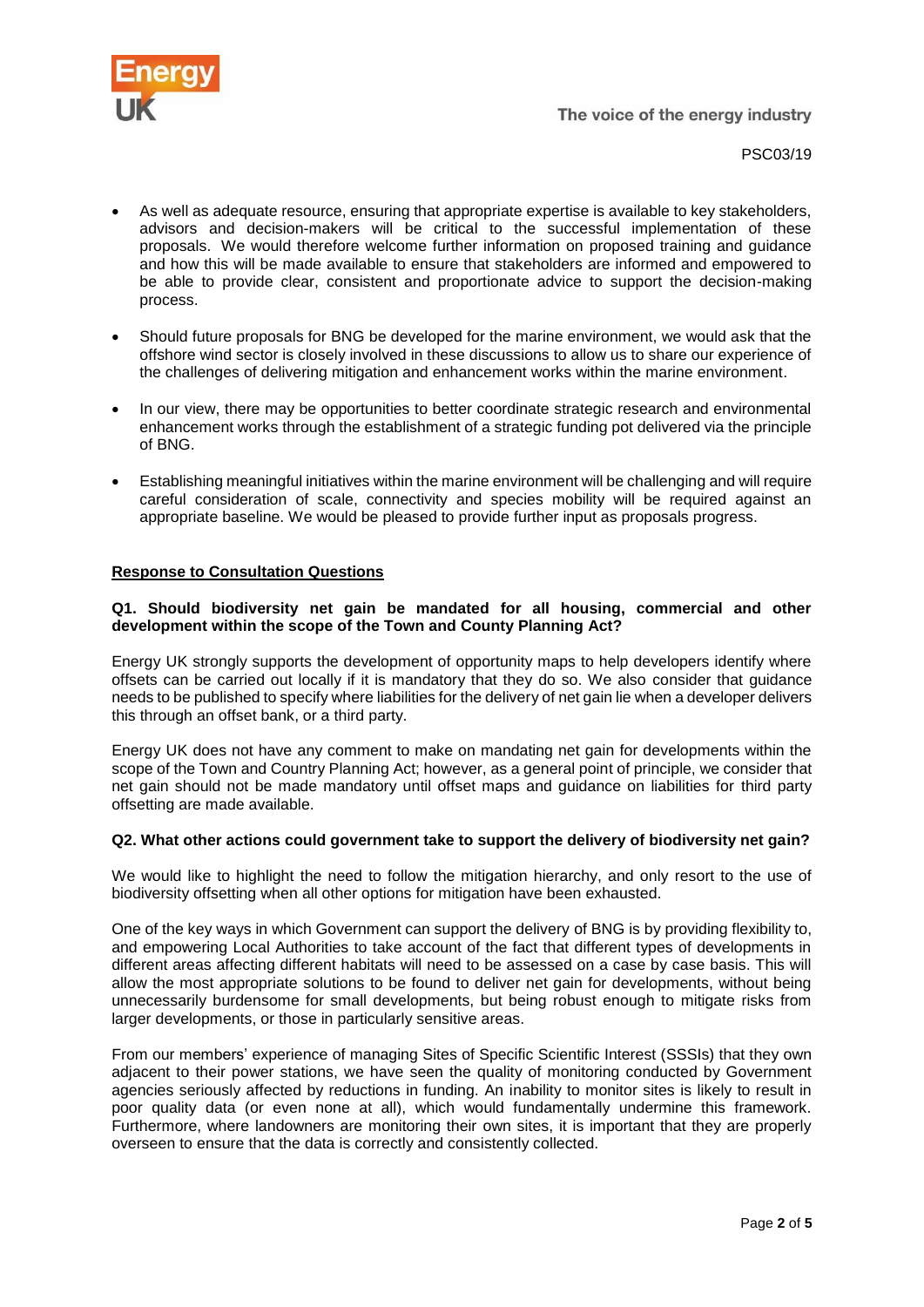

The voice of the energy industry

# PSC03/19

Whilst it is important to ensure that simple, low-cost policy interventions are made to deliver environmental benefit in relatively short time periods, we are concerned that putting too much focus on "indicators that are capable of detecting changes over short to medium (1 – 6 year) time periods that are amenable to policy interventions" may risk diverting resources to 'quick wins' from potentially more important long-term issues. It is therefore important to acknowledge the importance of indicators of longer-term changes which take account of contextual data, such as temperature, rainfall and other climatic indicators.

## **Q3. Should there be any specific exemptions to any mandatory biodiversity net gain requirement (planning policies on net gain would still apply) for the following types of development? And why?**

Energy UK does not have a view on specific exemptions to a mandatory BNG requirement; however, we would caution against giving too many exemptions to this requirement, as it could end up fundamentally undermining the policy.

## **Q5. As an alternative to an exemption, should any sites instead be subject to a simplified biodiversity assessment process?**

Energy UK supports the use of simplified, streamlined processes where possible (e.g. for small, or low risk projects) to minimise the costs of administering this policy, whilst still effectively achieving net gain.

## **Q10. Is the Defra biodiversity metric an appropriate practical tool for measuring changes to biodiversity as a result of development?**

Energy UK does not have a preference for which tool should be used to measures changes to biodiversity.

Although using a metric approach aims to provide a comparable evidence base by which to set possible mandatory requirements and a transparent and consistent basis for decision-making, it is important this allows for flexibility to reflect the specific characteristics of the development and the receptor. It is therefore welcome that the proposed approach builds in flexibility and recognises that it may not always be possible to enhance biodiversity on site. Including options to compensate elsewhere, or pay a tariff, provides required flexibility to ensure that environmental enhancement are not tokenistic and do not create unnecessary delays to development of projects and decision-making.

We would like to highlight the fact that the output from these tools is complex, contextual and subject to a range of uncertainties. We suggest that when these tools are used to calculate net gain, the results are presented in the right context, and including the relevant uncertainties. This should prevent the output from these tools being oversimplified and misunderstood.

## **Q12. Would a mandatory 10% increase in biodiversity units be the right level of gain to be required?**

Energy UK does not have a strong view on the level of gain that should be set by Defra. However, we would like to highlight the difficulty in assessing a precise level of gain when using a tool, such as the Defra biodiversity metric, that inherently includes a significant amount of uncertainty. We suggest that when Defra sets this level, it does so in a way that communicates these uncertainties.

# **Q14. Would this be an appropriate approach to directing the location of new habitat?**

Setting the tariff such that distant habitat creation is generally more expensive than delivering habitat on site, or locally appears to be a sensible approach to directing the location of new habitat. This should incentivise creation of habitat locally, whilst giving developers the flexibility to create habitat further away if there is a good reason for doing so.

## **Q15. How could biodiversity assessments be made more robust without adding to burdens for developers or planning authorities?**

From our members' experience of managing SSSIs that they own adjacent to their power stations, we have seen the quality of monitoring conducted by Government agencies seriously affected by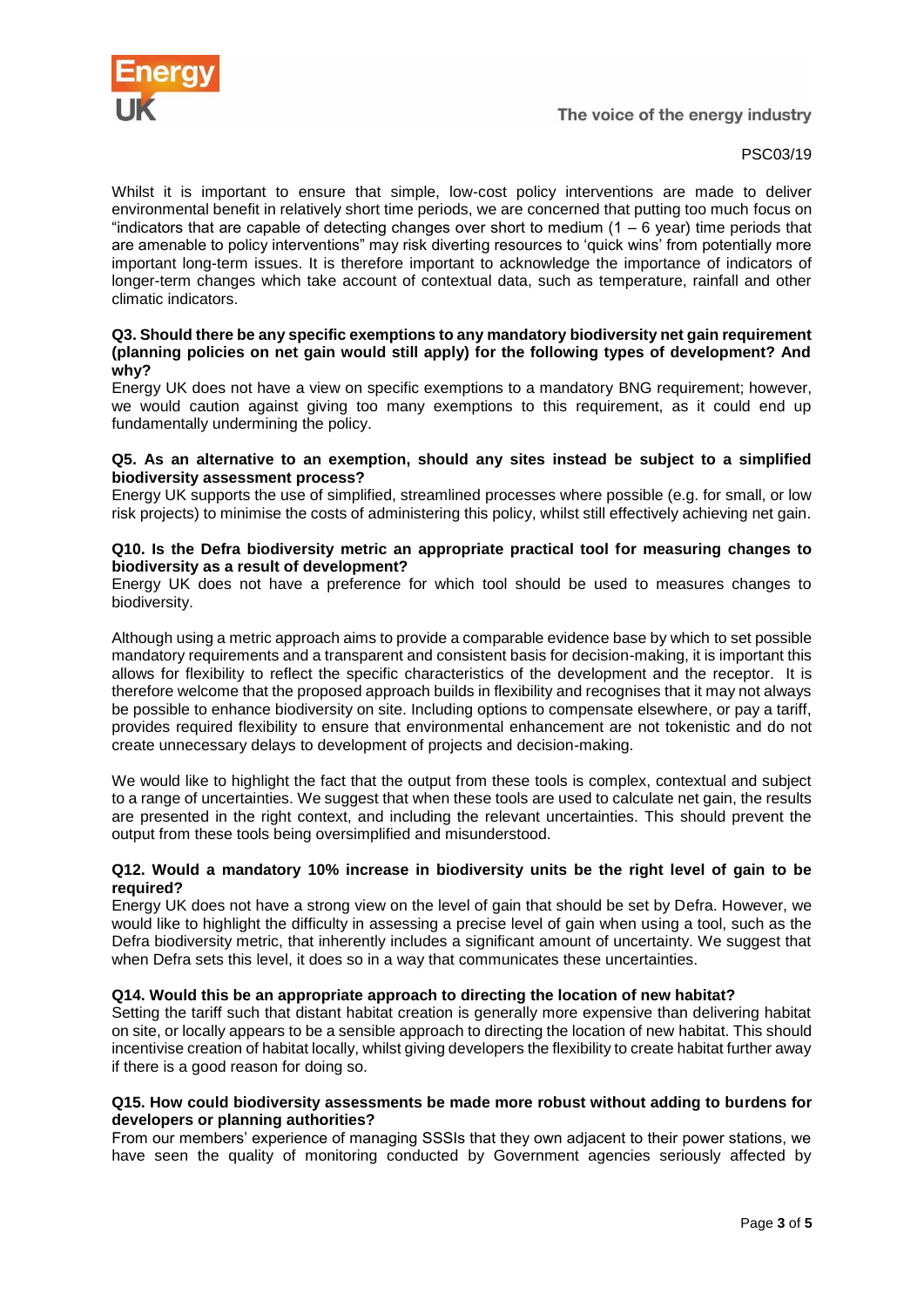

PSC03/19

reductions in funding. An inability to monitor sites is likely to result in poor quality data (or even none at all), which would fundamentally undermine this framework.

Robust biodiversity assessments are based upon robust data. We therefore suggest that the best way for Defra to ensure that biodiversity assessments are robust is to ensure that good quality data is collected by authorities such as Natural England and made easily accessible to developers and planning authorities.

## **Q18. What other measures might reduce the risk of incentivising intentional habitat degradation?**

Energy UK considers the protections afforded to habitats provided by the EU's Birds and Habitats Directives to play an important role in creating a legislative framework that prevents intentional habitat degradation. As the UK leaves the EU, it is important that these protections are not repealed or diluted, as this would be likely to increase the risk of intentional habitat degradation.

A clear signal from Defra and its agencies that it will robustly enforce the law, and that it will be paying close attention to the issue of intentional habitat degradation prior to a sale or planning application being submitted would help to disincentivise such behaviour.

## **Q20. The provision of compensatory habitats will need to be guided by habitat opportunity maps. At what scale should these maps be developed?**

Energy UK strongly supports the development of these opportunity maps. We consider it useful for these to be developed locally; however, it is unlikely that Local Authorities and Wildlife trusts will have the resources to deliver these. We therefore believe that central Government support for this (i.e. through a national framework) is the most appropriate way to deliver these maps.

# **Q24. Should there be a minimum duration for the maintenance of created or enhanced habitats?**

Energy UK considers it important for there to be a significant minimum duration for the maintenance of created and/or enhanced habitats. If habitats are allowed to fail shortly after they are created or enhanced, then net gain will not have been delivered in a meaningful way.

## **Q25. If so, what should the minimum duration be?**

We do not have a preferred minimum duration for the maintenance of created and/or enhanced habitats. Given the range of different types of habitats that may be delivered under this policy, and the range of different areas that they may be delivered in, we suggest that the minimum duration for maintenance should be determined on a case by case basis.

## **Q26. Would conservation covenants be useful for securing long term benefits from biodiversity net gain or reducing process and legal costs?**

Energy UK considers the development of conservation covenants to be an effective way of securing long term benefits of habitat creation and/or enhancement. These covenants could help to allay doubts that sceptical stakeholders may have about the effectiveness of this policy in the long term.

## **Q43. Are there any issues or measures, other than those outlined, that we should take into account when considering how to monitor biodiversity net gain?**

From our members' experience of managing SSSIs that they own adjacent to their power stations, we have seen the quality of monitoring conducted by Government agencies seriously affected by reductions in funding. An inability to monitor sites is likely to result in poor quality data (or even none at all), which would fundamentally undermine this framework. Furthermore, where landowners are monitoring their own sites, it is important that they are properly overseen to ensure that the data is correctly and consistently collected.

For further information contact:

## **India Redrup**